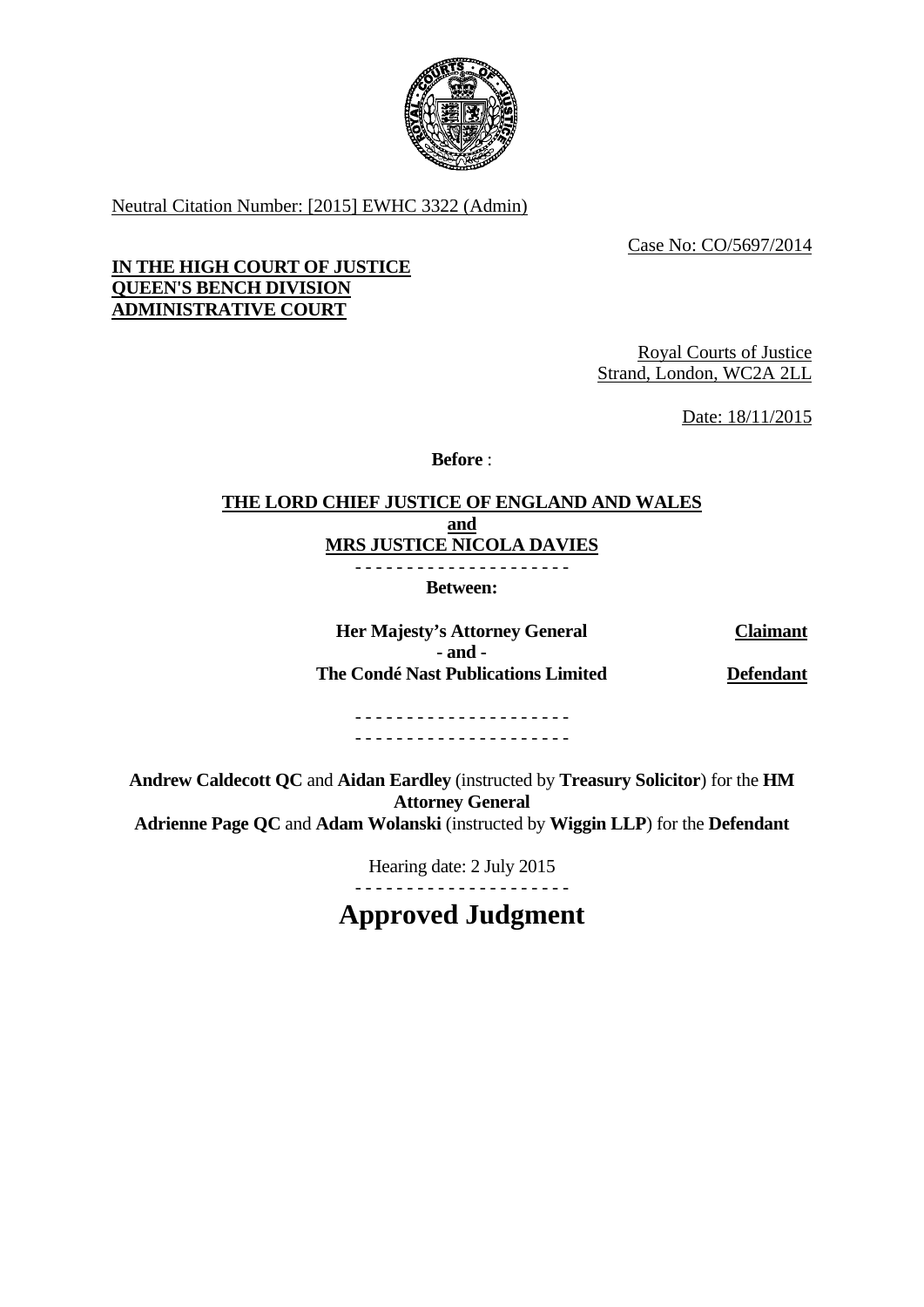### **Lord Thomas of Cwmgiedd, CJ:**

#### **Introduction**

- 1. Between 28 October 2013 and 25 June 2014 the trial of R v Edmonson & Others took place at the Central Criminal Court before Saunders J and a jury. The trial, popularly known as the "phone hacking trial", involved well-known defendants including Mrs Rebekah Brooks, a sometime editor of the *News of the World*, a publication owned by News International Ltd, Mr Andy Coulson, a former deputy editor and then editor of the *News of the World*, and others, including Mr Clive Goodman, Mrs Cheryl Carter (Mrs Brooks' personal assistant) and Mr Brooks (Mrs Rebekah Brooks' husband). The trial attracted a very large amount of media coverage by way of conventional court reporting.
- 2. In March 2014, as some of the defendants in the trial were giving evidence, the defendants to these proceedings (Condé Nast), published the April 2014 issue of *GQ* magazine. It was in circulation between 4 and 28 March 2014. The front cover trailed vividly an article under the headline:

### "HACKING EXCLUSIVE!

## MICHAEL WOLFF AT THE TRIAL OF THE CENTURY".

The contents page, accompanied by a photograph of Mrs Rebekah Brooks described the article as:

"Michael Wolff Up close and personal at the phone-hacking trial"

The article by Michael Wolff, under a very large photograph of Mrs Brooks, was entitled:

"The court without a king".

It was accompanied by sketches of the proceedings and other photographs. I set out some of the content of the article at paragraphs [18](#page-5-0) and following.

- <span id="page-1-0"></span>3. On 21 March 2014, the solicitors for Mrs Brooks referred the article to HM Attorney General. It was drawn to the attention of the trial judge on 25 March 2014 when the judge made the observation that the article, "appears to me to be a *prima facie* contempt".
- 4. On 25 March 2014, the Treasury Solicitor wrote on behalf of the Attorney General to Mr Dylan Jones, the Editor in Chief of *GQ*, making clear that the Attorney General was considering whether the article was a contempt of court and requesting that appropriate steps be taken in regard to hard copies sold.
- 5. On 19 March 2015 this court granted HM Attorney General permission to apply for committal of the defendant for contempt under s.2(2) of the Contempt of Court Act 1981 which sets out what is known as the strict liability rule, namely that it is a contempt to publish, "a publication which creates a substantial risk that the course of justice in the proceedings in question will be seriously impeded or prejudiced". The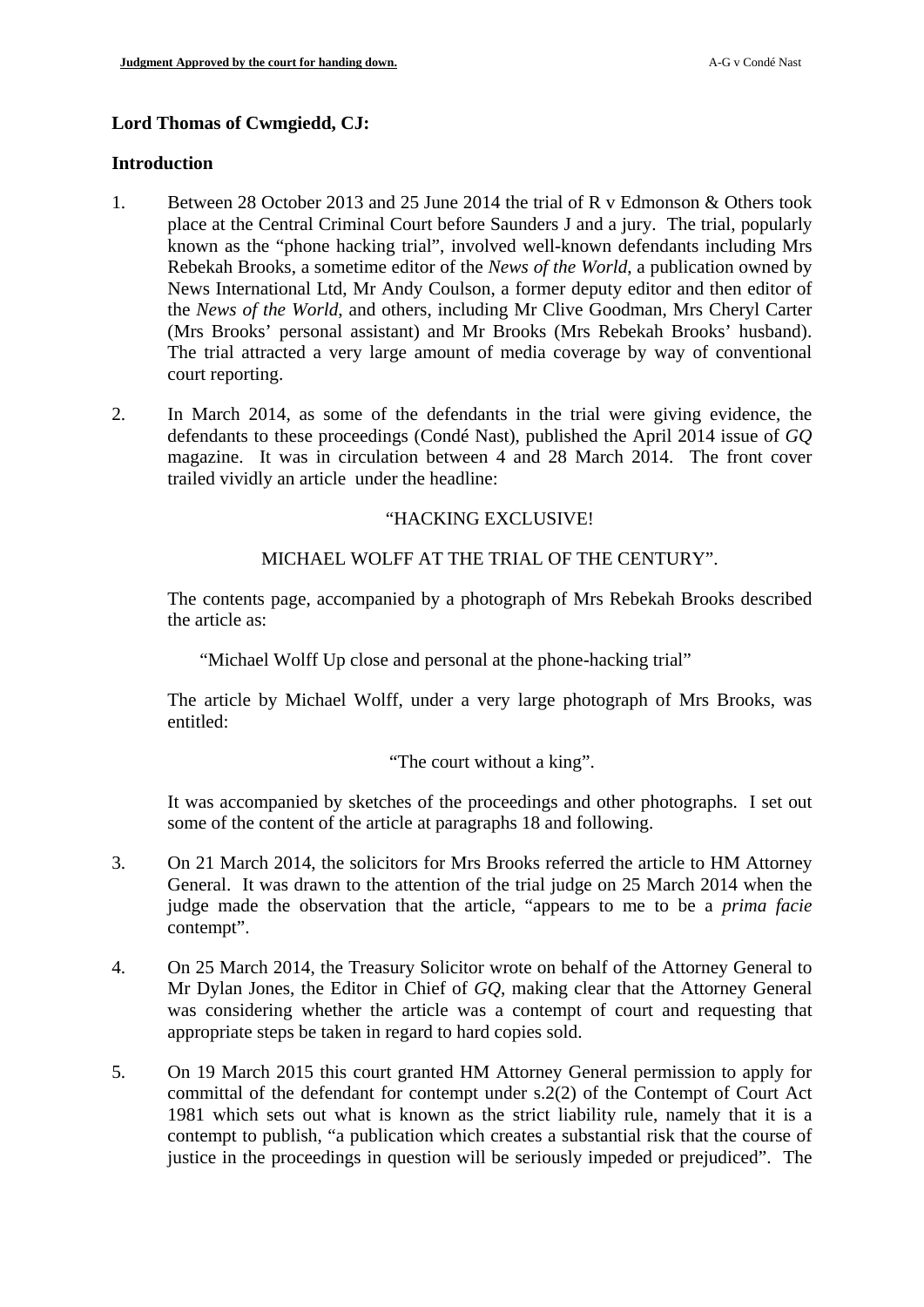contempt only applies to proceedings which are active but as the article was published during the course of the trial, it was not in issue that the proceedings were active.

- 6. The question for the court was whether the Attorney General had proved to the criminal standard of proof that, in the words of the section, there has been "a substantial risk" that the course of justice "will be seriously impeded or prejudiced".
- 7. It is clear from the numerous authorities that:
	- i) The words "substantial risk" mean a risk which is more than remote or not merely minimal and that it must be judged at the time of publication.
	- ii) In considering the test under  $s.2(2)$  the question is whether the publication would have given rise to a seriously arguable ground of appeal if the trial had been allowed to continue and proceeded to conviction. (See *Attorney General v Birmingham Post and Mail* [1999] 1 WLR 361 at page 371); this approach is the one to be followed (see  $A-G \nu MGN$  [2011] EWHC 2074 (Admin), [2012] 1 Cr App R 1 at paragraph 28).
	- iii) The fact that there is some risk of prejudice by reason of earlier publications is not conclusive; if several newspapers publish prejudicial material, they cannot escape by contending that the damage has already been done. It is sufficient that the latest publication has afforded an additional or further risk of prejudice or exacerbated and increased that risk: see *A-G v Independent Television News*  [1995] 2 All ER 370 at 381.
	- iv) The test under s.2(2) generally satisfies the balance required under Article 10 of the Convention: see paragraph 32 of the decision in *A-G v MGN*.
- 8. In this case, the court is concerned with the following factual issues which arise in applying the clear and established principles to the facts of this case.
	- i) What was the risk of the publication coming to the jurors' attention? This involves a consideration of the extent of the publication of the April 2014 issue of *GQ*.
	- ii) Was there a risk of serious prejudice? Did the article itself contain material that was seriously prejudicial?
	- iii) Could a jury have been relied upon to use their common sense to ignore it?
- 9. Before turning to the issues, it is right to record:
	- i) Mr Wolff is a journalist based in New York who writes a regular column in *GQ* on the media industry. The court was told that Mr Wolff pitched an article on the "hacking trial" for the January 2014 edition of *GQ.* Mr Dylan Jones was of the view that such an article could not be published until after the trial, but he would pay for Mr Wolff to come to London and observe the trial. After the article had been written, Mr Wolff said he believed he had written it within the rules relating to contempt. Mr Jones still took the view that it would not be possible to publish it, but after taking advice that the article was not likely to contravene the strict liability rule, decided to publish it.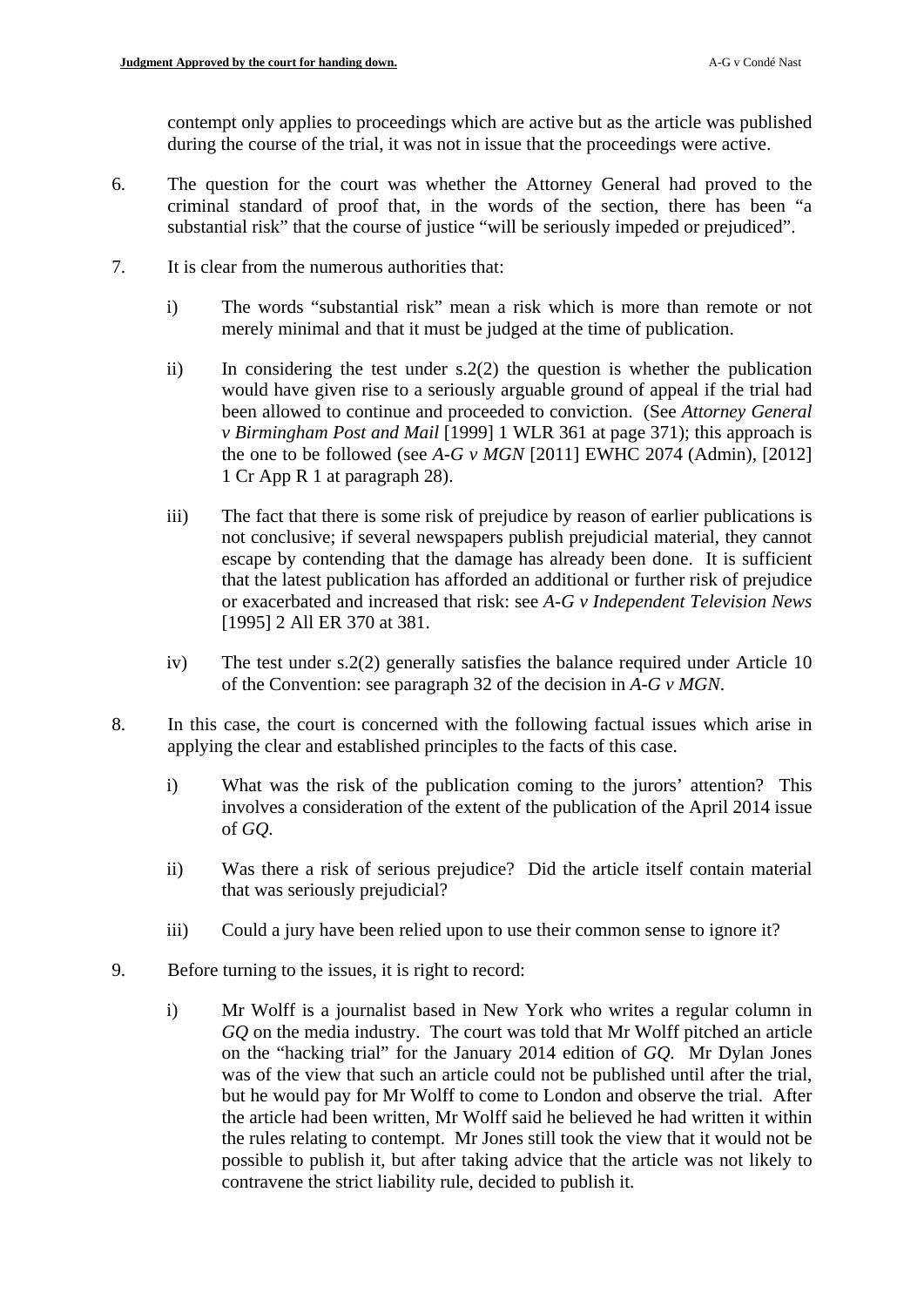- ii) We were told of the circumstances in which advice was given. A statement was provided to us outlining the advice. The fact that advice was given was relied on by Condé Nast as "telling". As the liability is strict and it is for the court objectively to assess the factors, it is not, in my view, appropriate in this case to refer to the advice, to give any details as to the source of the advice or set out my views on it. That is the view I have taken in this case, as it is also a factor that the provider of the advice was not aware of the course a court might take in making the advice public. I would simply add that this is not a precedent and the same course might not necessarily be the course taken in the future. However, the fact that advice was taken from a competent source (which in the circumstances I have set out it will not be necessary for me to identify) may be relevant to penalty.
- iii) Mr Dylan Jones tendered his apologies "that the court's time and public resources are being expended in consideration of this matter". He gave the court an assurance that Condé Nast would never deliberately or recklessly have published matter that would prejudice court proceedings.

## **The risk of the article coming to the attention of jurors: the extent of the publication**

- 10. The evidence of Condé Nast, as corrected and updated, was that:
	- i) The April 2014 issue of *GQ* had total sales of 90,573, comprising 38,305 newsstand sales, 24,199 subscriber sales, 6,137 digital edition sales and 21,898 multiple copy sales (sales to airline companies, hotels, waiting rooms and the like).
	- ii) It was estimated that 43,168 of the sales were in London, 13,755 from newsstands in London, 5,859 to subscribers in London, 1,622 digital sales to those living in London and 21,932 multiple copy sales were made in London.
	- iii) The article was not made generally available on line.
	- iv) On receipt of the letter from the Treasury Solicitor to which I have referred at paragraph [3](#page-1-0), a recall request was made; 61 per cent of the newsstand supply was returned and destroyed.
- 11. The trial judge was told that the April issue of *GQ* was on sale at WH Smith and other places on newsstands where the front cover could easily be seen by anyone looking for a magazine. It was also clear from the evidence filed on behalf of Condé Nast that *GQ* was available to be read in waiting rooms at some offices, dental and medical surgeries, hairdressers and the like. Its readership was therefore likely to be significantly greater than the circulation.
- 12. I reject the contention made by Condé Nast that the headline on the cover was not prominent or unlikely to catch the eye of a person looking at magazines on a newsstand. It is plain, in my view, that the headline on the cover (in both forms that were placed before the court) positioned and type set vividly as it was, would, at the time the trial was taking place, have drawn the attention of that article to anyone involved in or knowing of the trial. That would include jurors and friends or relatives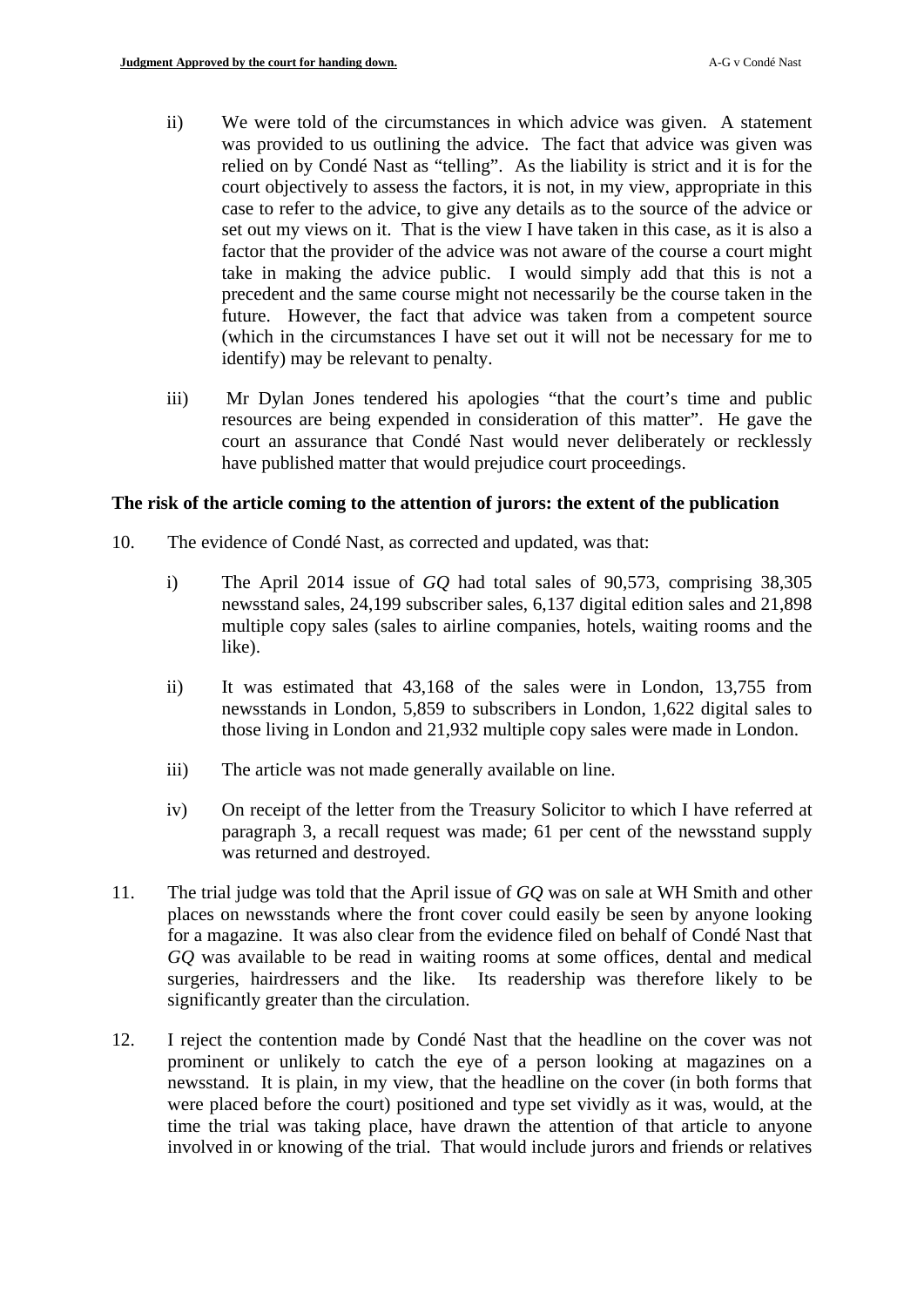of jurors who would have been well aware of their service on the jury and might mention it to a juror.

13. In these circumstances, what was the risk of the issue coming to the attention of a juror? It is necessary in particular to have regard to the circulation, the availability at waiting rooms and the like and the vivid nature of the headline. In my judgment, taking these matters into account, there was a significant risk that the article would come to the attention of a juror – the article was prominently featured on the front cover of *GQ*, it was available on much frequented newsstands, its circulation and its readership in London were substantial.

### **The content of the article**

### *The scope of the allegations in the trial*

- 14. Before turning to consider the content of the article, it is necessary to explain a little more about the issues at the trial. The principal charge against Mrs Brooks, Mr Coulson and other defendants was a conspiracy between October 2000 and August 2006 to intercept unlawfully mobile phone messages, popularly known as "phone hacking"; it related principally to the activities at the *News of the World.* It was not seriously in dispute that phone hacking had taken place at the *News of the World* on a significant scale. The issue was whether Mrs Brooks, Mr Coulson and others knowingly participated in phone hacking*.* Mrs Brooks had been editor of the *News of the World* from 2000-2003 when she was made the editor of *The Sun.* Mr Coulson had been her deputy editor at the *News of the World* and he had in 2003 succeeded her and remained editor until 2007.
- 15. There was no allegation in the indictment or suggestion in the opening speech for the prosecution that those more senior in the hierarchy of News International Ltd than the defendants had been involved. In particular no such allegation was made that Mr Rupert Murdoch, the Chairman and Chief Executive of News Corp (the ultimate owner of the *News of the World*) was involved in, let alone directed, the phone hacking. However, there was evidence at the trial about the contact between Mrs Brooks and others and the senior management of News International Ltd; for example, the jury had asked questions of the former Chief Financial Officer of News International Ltd through the judge about audits of the payments made to those who had carried out the phone hacking.

### *Mr Wolff's credentials as a media commentator*

16. Mr Wolff was described in the article as being the winner of the 2013 EICA Media Commentator of the Year. He put himself forward in the article as someone who could speak about the issues with knowledge of Mr Rupert Murdoch and his companies and that he knew Mrs Brooks and Mr Coulson and their association with Mr Rupert Murdoch. Condé Nast described him in the submissions made to the court as someone who could not provide any inside information and was no more than a journalist who wrote in adverse terms about News International Ltd. However, although it is plain Mr Wolff was hostile to News International Ltd and Mr Murdoch and not an inside source, in my view he wrote the article as someone who was an experienced media commentator who could speak with knowledge and a degree of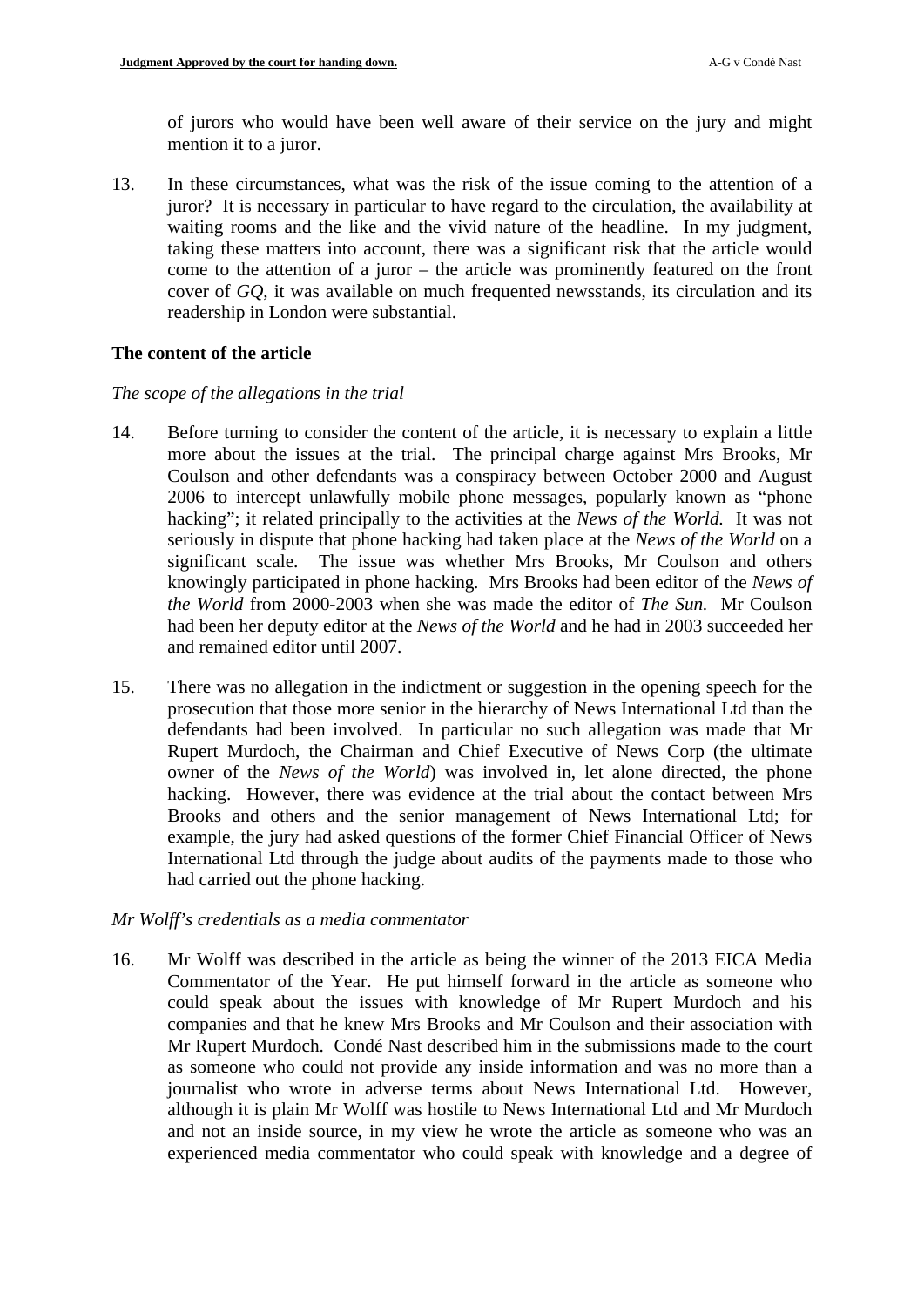authority. *GQ* published the article in that context; their submission to the court was an *ex post facto* attempt to belittle him and the article.

17. It was contended that the article was seriously prejudicial in a number of respects. It is sufficient to deal with four.

### *The article's description of the role of Mr Rupert Murdoch:*

<span id="page-5-0"></span>18. First, it was contended on behalf of the Attorney General that the article, published as it was at the point in time during which the defence case was being presented to the jury, implied that Mr Rupert Murdoch knew about the phone hacking, but that his role was being withheld from the jury as this suited both the prosecution and the defence. This was readily to be inferred from the following passages:

"One word is seldom uttered in this trial "Murdoch".

You might think that, by the way the narrative is unfolding here, Murdoch's association with the proceedings is mere inconvenience or happenstance.

One might have thought, at least in an amateur legal analysis that either the defence or the prosecution - or both - would have put the old man on trial, however remotely.

Just to utter the word "Murdoch" could, from the prosecution's perspective, have tarred the defendants. Indeed so powerful is the word that it may arguably be prejudicial in and of itself, or perhaps a distraction from the people actually on trial. The more guilt that might be ascribed to him, the less for the defendants.

That might logically have been a defence ploy: to make the defendants victims of the far-off monster. On the other hand, arguably, the more you say the name Murdoch the more you ascribe a negative aura to all. Guilt by association

….

And all the prosecution has to do is show that they did what they are said to have done, however more mundane it might appear without Murdoch having ordered them to do it."

- <span id="page-5-1"></span>19. It was submitted on behalf of Condé Nast that there was a vast amount of material published before the trial that implied the involvement of Mr Rupert Murdoch in phone hacking or its cover up. They referred for example to the BBC's episode of *Have I Got News for You* broadcast on 27 April 2012 and the reports in the *Daily Star*, *Guardian* and other publications in May 2012 after the publication of a Parliamentary Select Committee Report following the appearance of Mr Rupert Murdoch and Mr James Murdoch before the Committee.
- 20. However, that was a significant period of time before the trial. In my view, the implication of Mr Wolff's article published during the trial was obvious. It clearly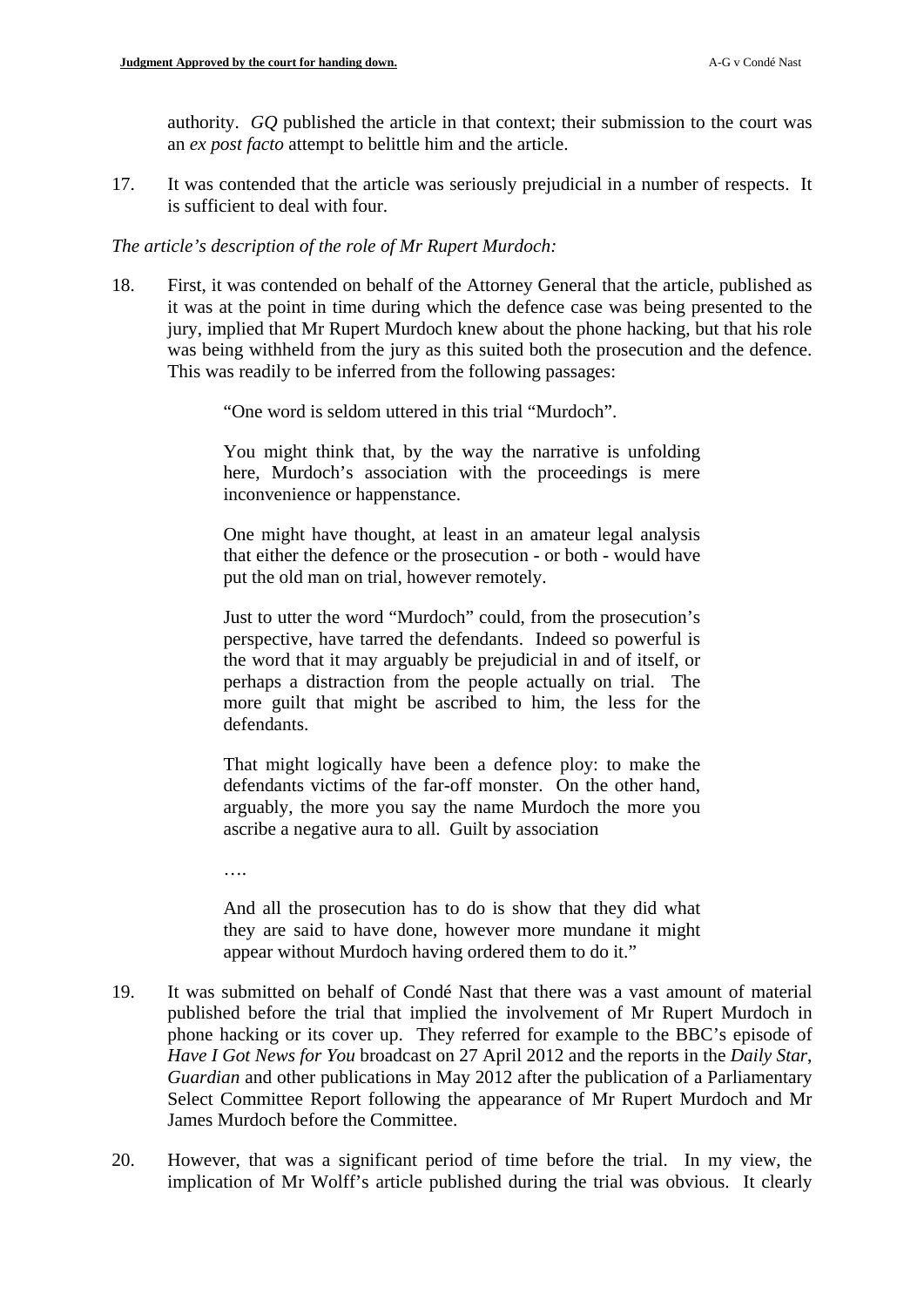suggested that Mr Rupert Murdoch was a participant in the phone hacking; that for their different reasons, the prosecution and the defence did not want to make this case. That was a statement plainly prejudicial to the fair trial of the case. Furthermore, by implying that Mr Murdoch knew, it would be more difficult for those in the position of Mrs Brooks and Mr Coulson to contend that their knowledge was less than that of Mr Rupert Murdoch.

### *The article's description of the arrangements for the payment of defence costs*

21. Second, it was contended on behalf of the Attorney General that the article implied that, as Mr Murdoch was paying the defence costs, this served his agenda of protecting his interests to the detriment of the public good:

> "Also, not incidentally, Murdoch is paying for much of this grand defence, by some estimates the most costly in British legal history. From the defence's point of view, there's only so much you'd want to bite the hand that feeds.

> And perhaps he is more useful in his absence. Without Murdoch as the anchor, it is natural to wonder just exactly why we are here. One unifying thread of the hacking investigation has surely been to get Murdoch – hacking being just the latest manifestation of Murdoch cynicism, arrogance and perfidy. But by removing Murdoch from this story line you are left with a potentially much smaller tale, mundane acts instead of epic ones. Just the usual nasty newsroom stuff instead of a vast, insidious conspiracy to undermine the public good."

- 22. Condé Nast pointed to numerous articles published in 2011-2012 where it had been made public that News International Ltd was paying for the defence of some of the defendants; they also pointed to the publicity that had been given to the challenge made in 2011 by Mr Coulson to the decision to stop paying his legal fees. Many of these articles remained on the internet. In November 2012, the success of Mr Coulson's challenge was reported on the London 24 website. For the reasons I have given I cannot accept this submission. All of this was long before the trial.
- 23. Furthermore it was submitted by Condé Nast that the fact that it was Mr Rupert Murdoch through News International Ltd who was paying for the defence was irrelevant. In many instances it might be, but the submission by the Attorney General is well founded. The clear implication of the passages set out was that the funding was for a base motive; that was highly prejudicial.

### *The article's description of the role of Mr Coulson*

24. Third it was contended that the article implied that Mr Andy Coulson was a person who knew all about phone hacking and was simply carrying out Mr Rupert Murdoch's orders by hacking phones and then concealing the truth:

> "One evening outside the trial, I saw Andy Coulson, who I have always liked, across the room at a cocktail party. I manned up and greeted him, hoping I had not written such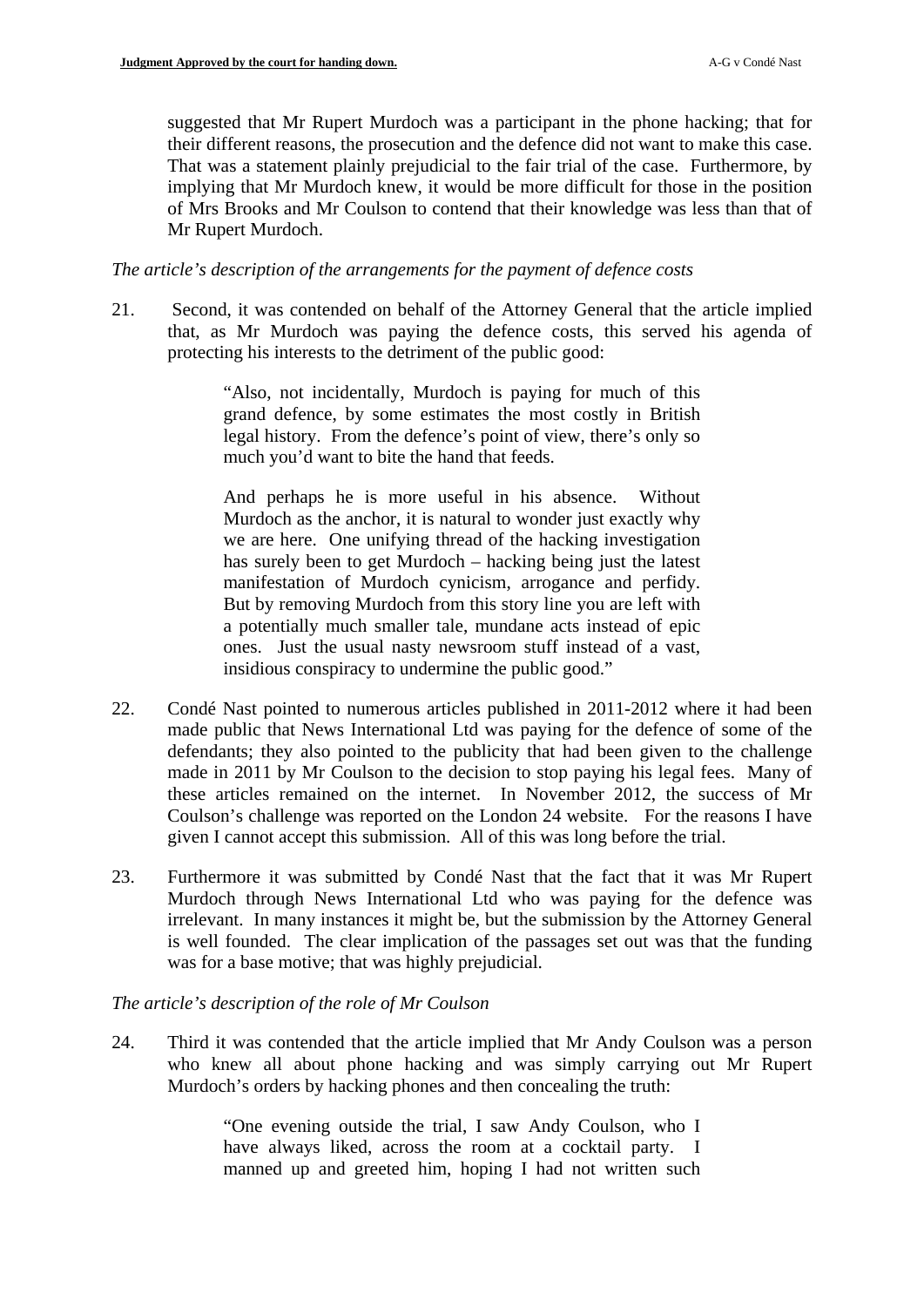horrible things about him - but realising that in his role as a Murdoch surrogate I probably had. Coulson maintained a dignified manner, correcting me on a few points and carefully keeping his reserve about the trial and his fate. He was the noble figure. I was the heel. …

Coulson has been transformed from factotum and apparatchik into a brooding and existential figure. The invisible man beside greater men now seems larger, straighter, handsomer. The clerk has bloomed. Being caught in such inexorable circumstances has given him gravitas. He is the ultimate keeper of the secrets. Does anyone know more than Coulson? His hypothetical book may well be the most valuable property in British publishing."

25. It was submitted on behalf of Condé Nast that this was no more than a musing on the position of a defendant; it was far-fetched to suggest that any factual allegation was being made. But it is again clear that the implication of the passage was what was set out on behalf of the Attorney General. It was seriously prejudicial.

## *The article's description of the role of Mrs Brooks*

26. Finally it was contended that the article implied Mrs Brooks was a person who simply followed Mr Murdoch's orders and someone who would run her defence in such a way that she would in the future benefit from Mr Murdoch:

> "[Rebekah Brooks] has already banked a settlement of a reported £10.8m from Rupert Murdoch on her contract with News International, giving her vast wherewithal to contemplate a future of … well, whatever she wants. What's more, she obviously possesses all those traits that are said by *schadenfreude*–loving wags to have put her here. She is clever, sharp, winning, seductive, cunning – well prepared to do what is required. No, she is unlikely to retire. Even if worse comes to worst, she'll emerge soon enough. She could be Britain's Martha Stewart. But on the UK stage, she is even larger."

27. It was clear, as was submitted on behalf of Condé Nast, that the fact of the severance payment had been placed in the public domain in a number of articles. It was also mentioned in the evidence of Mr Brooks. However, the fact of the severance payment was not the gravamen of the passage. The gravamen was the implication that Mrs Brooks was a disreputable woman who would do whatever was required by Mr Murdoch. It was an improper attack on a defendant in the course of her trial and plainly seriously prejudicial.

### *The effect of the earlier media coverage*

28. As is clear from what I have set out, there was extensive pre-trial publicity. It included publicity relating to the hacking of the phone of Milly Dowler which had received significant publicity at the trial of Levi Bellfield for her murder in 2011, the hacking of the phones of celebrities, and the appearances by Mrs Brooks at the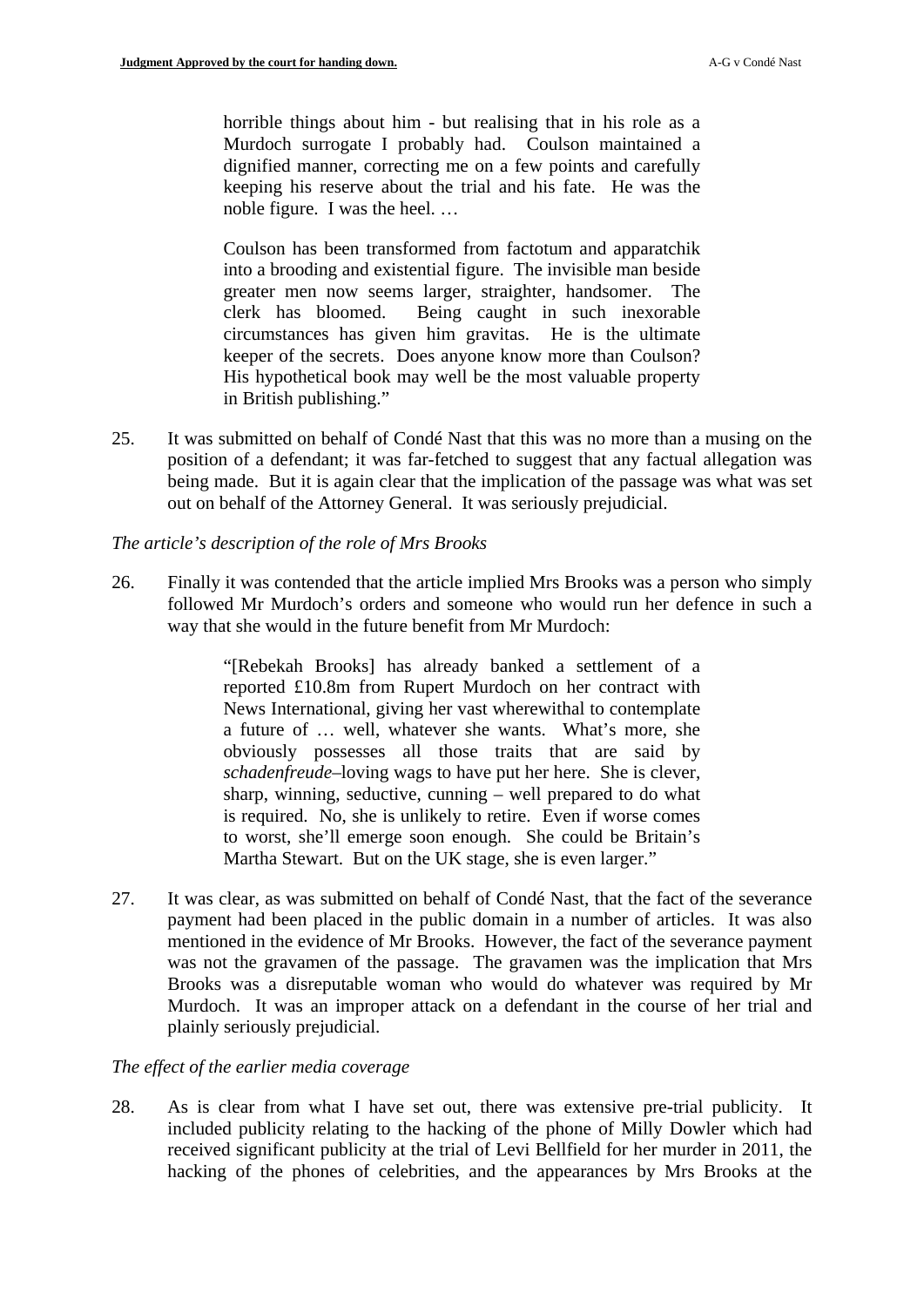Leveson Inquiry and before a Parliamentary Select Committee. There had been extensive tweeting and blog comment. Books had been written about the events.

- 29. An application was made at the outset of the trial on behalf of Mrs Brooks, Mr Coulson and Mr Edmondson that the proceedings should be stayed as the pre-trial publicity had been so extensive. The judge accepted that the reporting could be described as antagonistic to the defendants. In his ruling of 28 October 2013, he posed the issue as to whether the jury would not be impartial as a consequence of the pre-trial publicity, taking into account the safeguards that could be put in place by way of direction and the conduct of the trial. He concluded that the jury, suitably directed, would be impartial; a jury would be fair and decide the case on the evidence.
- 30. It was submitted by Condé Nast that the material in the media to which I have referred in the preceding paragraphs must have been in the minds of the jurors and it was in any event available on line during the currency of the trial. I cannot, however, accept that the material in any way lessened the seriously prejudicial effect of the article in *GQ* which I have set out*.* The memories of the press reports in 2011 and 2012 would have faded. In any event even if some memory remained, the article in *GQ* could have afforded a further and additional risk of prejudice. The fact that the material might have been on line is not material; that is because any research by jurors on the internet would have been in direct breach of the judge's directions as significant publicity had been given to the consequences of internet research as a result of the decisions in *A-G v Dallas* [2012] EWHC 156 (Admin), [2012] 1 WLR 991, *A-G v Davey* [2013] EWHC 2317 (Admin), [2014] 1 Cr App R 1 and *S-G v McEvoy* [2014] EWHC 4788 (Admin). The judge told the jury at the outset of the trial that jurors had been sent to prison as a result of their conduct in conducting internet research. He concluded:

"So it is important that I should warn you so that you know to disobey any of these directions can amount to a contempt of court, which is punishable by a sentence of imprisonment or a fine."

It is therefore unrealistic to think that the jurors would have conducted research on the internet.

### *Overall conclusion on serious prejudice*

- 31. I am left in little doubt that the effect of the article read as a whole was very seriously prejudicial. I cannot accept the submission advanced by Condé Nast that the article was riddled with ambiguity and lacking in identifiable assertions or that it was difficult to search for its meaning. On the contrary, it plainly implied that Mr Rupert Murdoch was a participant in the phone hacking, that the defendants must have been aware of the phone hacking, that the defence was being funded by him and conducted on the defendants' instructions so as to protect his interests, but in a way that might also secure their acquittal. It was not mere comment or observation, but an article that made the clear implications about Mr Rupert Murdoch, Mrs Brooks and Mr Coulson I have set out.
- 32. The fact that Mrs Brooks and Mr Coulson were well known and that there had been significant pre-trial publicity were relevant factors. These factors did not however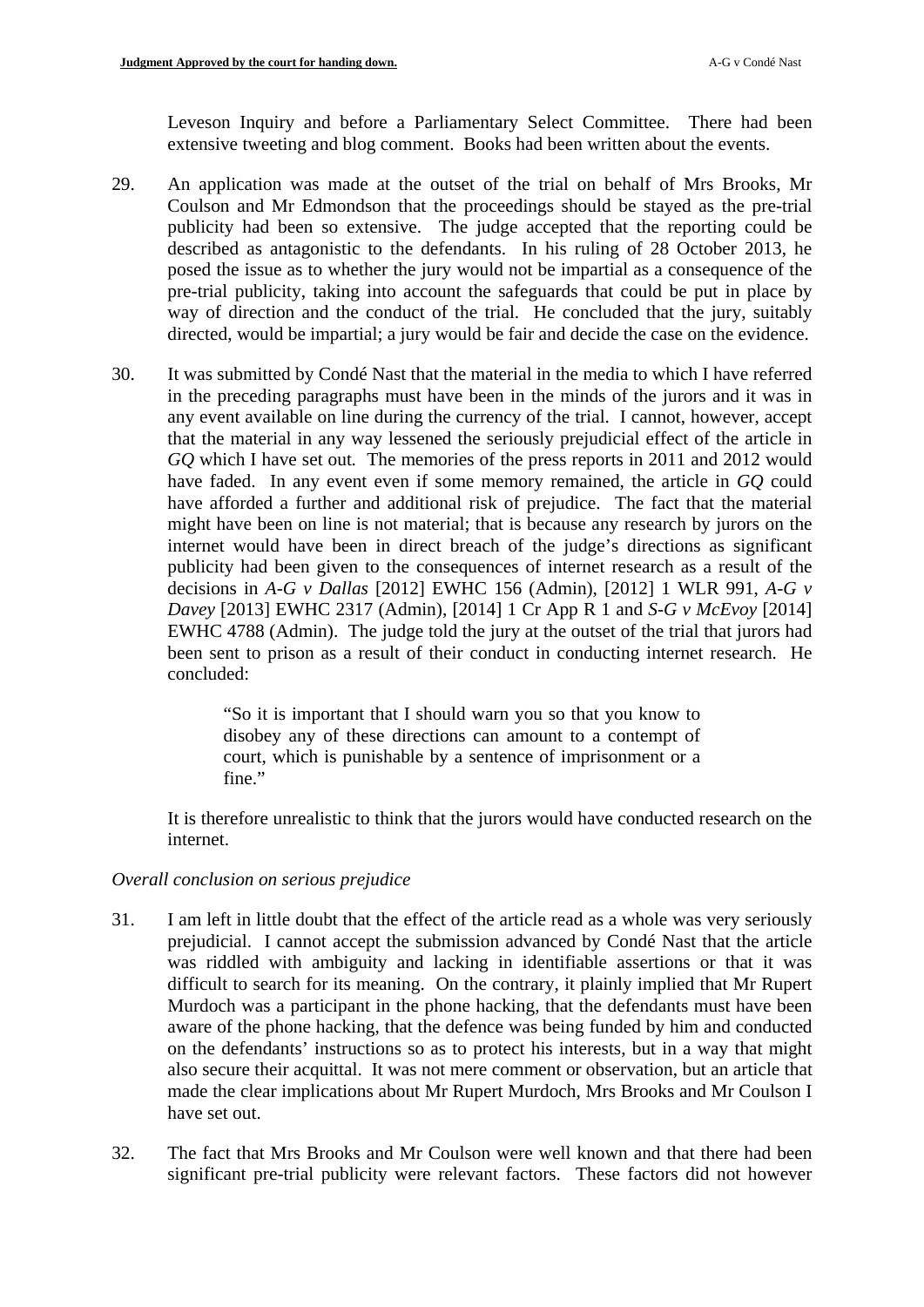provide any foundation for the view that a highly prejudicial article published during the trial would not cause a substantial risk of serious prejudice; on the contrary, the fact they were well known and there had been substantial hostile pre-trial publicity pointed to the real danger of reigniting the prejudice during the actual hearing of the trial and bringing back memories of what had faded.

### **Would the jury have in effect used their common sense to ignore it?**

### *The directions to the jury*

33. After the jury had been empanelled, they were directed by the judge at the outset of the trial about the way they should approach the task and how they should deal with publicity and reports of the case. He made clear to them that they should ignore any comment that they might come across about the case. He gave them a written summary of the directions. As is usual the jury were periodically reminded of those directions.

## *The timing of the publication*

34. It is essential to bear in mind that not merely was the article published during the currency of the trial, but it was available to be read during the evidence of some of the defendants - Mrs Brooks (whose evidence began in February 2014, but who gave evidence until 12 March 2014), Mr Clive Goodman (13 March to 20 March 2014, when he became ill). Cheryl Carter (25 March to 27 March 2014), and Mr Brooks (28 March to 1 April 2014)

### *The continuation of the trial*

- 35. As I have noted at paragraph [3,](#page-1-0) the article written by Mr Wolff was drawn to the attention of the trial judge. Condé Nast contended that Mr Edis QC, who appeared for the prosecution, had described the publication as an "irritating matter" and later as an opinion and comment piece that should not have been written.
- 36. It is clear, however, that Mr Edis QC made clear to the judge that the article should not have been published and was a contempt. The judge, a distinguished judge with the most extensive experience of difficult criminal trials, apart from expressing the view to which I have referred at paragraph [3,](#page-1-0) decided, after hearing counsel, and in the absence of an application to discharge the jury, that the better course was to say nothing specific to the jury. That was, in my view, an understandable and indeed the right course. He simply made a reference to the directions he had given at the outset of the trial about reading matters in the press.
- 37. Thus what was said at the trial and the course of action taken at the trial was completely consistent with the view that, on the material before the judge, the article constituted a *prima facie* contempt. It was for this court to decide, in the event the Attorney General brought proceedings, whether or not it was.

### *The submission of Condé Nast*

<span id="page-9-0"></span>38. It was submitted on behalf of Condé Nast that the jury would have been entirely uninfluenced by the article. It should at most be viewed as a small incident in a long